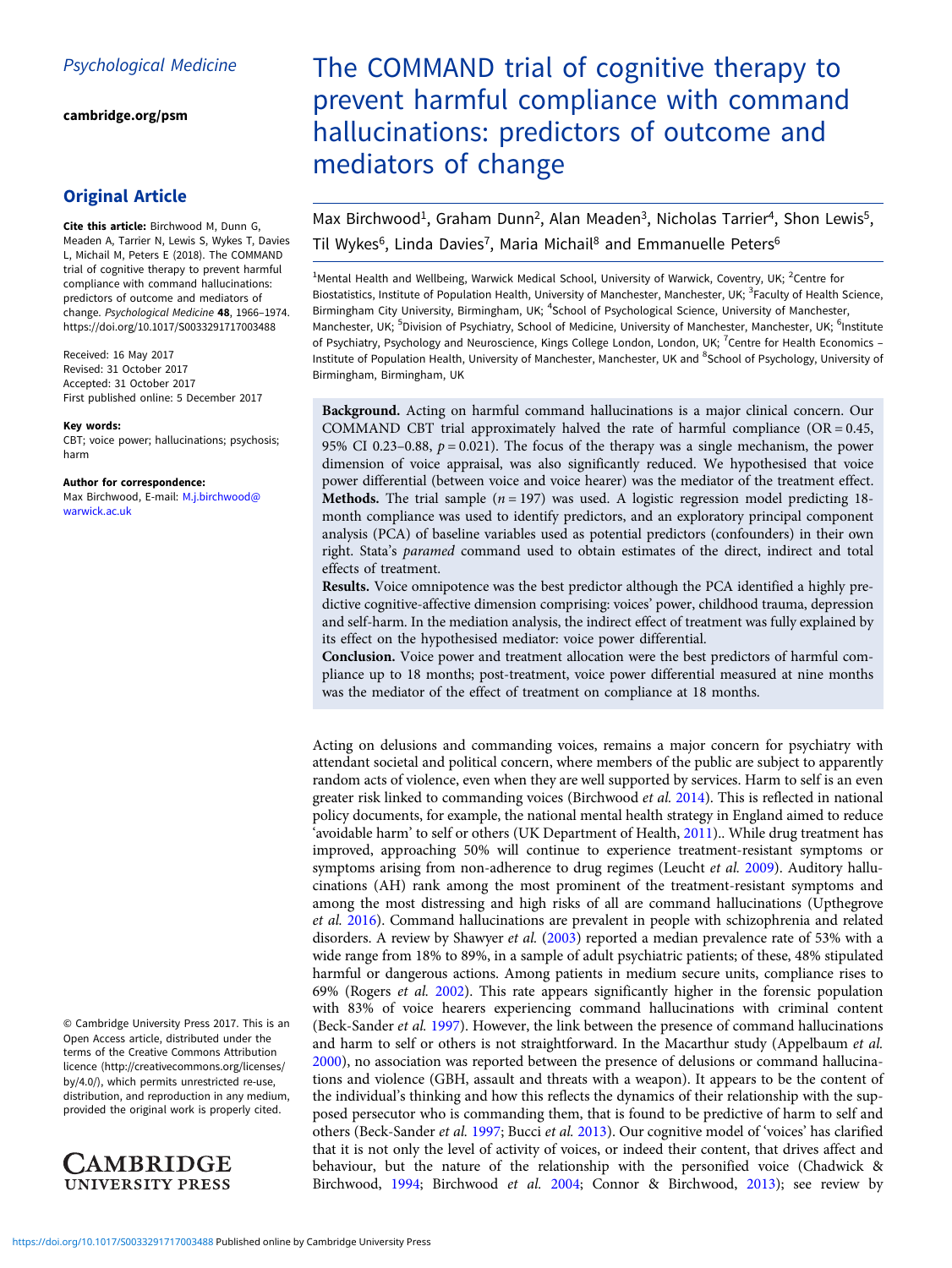Mawson et al. [\(2010](#page-8-0)). We showed that where the voice hearer believes the voice to have malevolent intent, and crucially to have the power to deliver the threat, this can motivate compliance or appeasement behaviour (Birchwood et al. [2004](#page-8-0)). These findings have been independently replicated in a forensic population (Fox et al. [2004](#page-8-0)). This framework informed the development of our targeted cognitive behaviour therapy (CBT) treatment designed to weaken and challenge a single mechanism, beliefs about voices' power, thus enabling the individual to break free of the need to comply or appease and thereby reduce harmful compliance behaviour and distress (Byrne et al. [2006](#page-8-0); Meaden et al. [2013\)](#page-8-0). The effect of cognitive therapy for command hallucinations (CTCH) was tested in a full multi-centre trial of 197 individuals with a recent history of harmful compliance, involving harm to themselves or others. This group was observed to have a 46% rate of recurrence of harmful compliance within 18 months in the control group compared with 28% of those receiving CTCH [odds ratio = 0.45, 95% confidence interval (CI) 0.23-0.88,  $p =$ 0.021]. This was accompanied by a reduction in the perceived power of the voice (the estimated treatment effect common to both time points was  $-0.52$  [95% CI  $-0.849$  to  $-0.185$ ),  $p =$ 0.002]. No differential impact on other secondary outcomes was observed.

In our main results paper (Birchwood et al. [2014\)](#page-8-0) we highlighted two outstanding questions from our protocol (Birchwood et al. [2011\)](#page-8-0), of theoretical and clinical importance. First, what are the key baseline predictors of outcome at 18 months? Here we are interested in whether it is voice beliefs, psychosis severity, demographic and historical factors, treatment allocation, or a combination of these, which predict further acts of harmful compliance; our preliminary study found voice power to be the best individual predictor (Bucci et al. [2013\)](#page-8-0). Second, while these results were in line with predictions (changes in power and in compliance) we did not establish voice power as the mediator of change, as predicted by our model. This paper addresses each of these questions.

# Method

# Trial design

This was a single (rater) blind, prospective, pragmatic randomised controlled trial, using intention to treat comparing CTCH + Treatment as usual (TAU) with TAU alone. The trial recruited eligible participants from UK sites in Birmingham, Leicester, London and Manchester.

The trial was funded by the Medical Research Council (G0500965), was registered (ISRCTN62304114) and received ethical approval from the West Midlands Research Ethics Committee (06/MRE07/71). Full details on the design and trial findings can be found in the trial protocol (Birchwood et al. [2011](#page-8-0)) and primary publication (Birchwood et al. [2014](#page-8-0)).

# **Participants**

A total of 197 of 242 eligible participants consented to the trial (81%), fulfilling the following criteria: (i) ICD – 10 schizophrenia, schizoaffective (F20, 22, 23, 25, 28, 29), or mood disorders (F32) (WHO,  $2009$ ), under care of a clinical team; (ii) age  $\geq 16$ ; (iii) history of command hallucinations of at least 6 months with recent (<9 months) history of harm to self, others or major social transgressions as a result of the commands; or harmful command hallucinations where the individual is distressed and appeasing the powerful voice and therefore at risk of full compliance. Exclusion criteria included: organic impairment or addictive disorder considered to be the primary diagnosis; insufficient command of the English language. The mean age of the sample was 37.4 (12.1; 16–64) and 113 (57%) male. Harmful compliance included harm to self  $(n = 119)$ , others (42), kill self and/or other (53). All were in receipt of anti-psychotic medication.

# The intervention and treatment as usual

CTCH is designed to weaken and change beliefs about voices' power, thus enabling the individual to break free of the need to comply or appease and thereby reduce harmful compliance behaviour and distress. Our CTCH treatment protocol was developed by the first author and detailed in our casebook manuals (Byrne et al. [2006;](#page-8-0) Meaden et al. [2013](#page-8-0)). The primary aim of the therapy is to reduce the power differential between voice and voice hearer. The essence of the therapy is to test out the perceived power of the voice by examining evidence for: (a) the voice hearer's perceived lack of control over voice activity, (b) the perceived omniscience of the voice (e.g. the apparent ability of the voice to predict the future) and (c) the perceived capacity of the voice to carry out its threats for non-compliance. CTCH was administered over a maximum period of 9 months. This includes a therapeutic window up to 25 sessions. TAU was provided by Community Mental Health Teams, Assertive Outreach and Early Intervention Teams. TAU including anti-psychotic medication was documented and did not differ between the groups.

# Measures

### **Compliance**

The level of compliance/resistance was assessed using the Voice Compliance Scale (VCS) (Addington et al. [1993\)](#page-7-0) after: (a) conducting a thorough interview using the Cognitive Assessment of Voices schedule in order to obtain a detailed record of all voices as well as emotional and behavioural responses towards these voices; (b) interviewing and using information from at least one other informant (carers, care-coordinator). This yields specific behaviours which are classified as: neither appeasement nor compliant (1); symbolic appeasement, i.e. compliant with innocuous and/or harmless commands (2); actual appeasement, i.e. preparatory acts or gestures (3); partial compliance with at least one severe command (4); full compliance with at least one severe command (5). Twenty-nine of these were independently rated by MM for the presence v. absence of full compliance, with an overall Kappa of 0.73.

The primary outcome was the presence of full compliance (score 5) over the preceding nine months, with documented and independently verified behaviours. This was accordingly treated as a binary measure in the regression analyses.

# Beliefs about voices

# **Power**

The Voice Power Differential Scale (VPD-total) (Birchwood et al. [2004](#page-8-0)) was used to measure the perceived power differential between voice and voice hearer, which includes the following constructs: power, strength, confidence, respect, ability to inflict harm, superiority and knowledge. This scale has good internal reliability (Cronbach's  $\alpha = 0.85$ ) with high 1-week re-test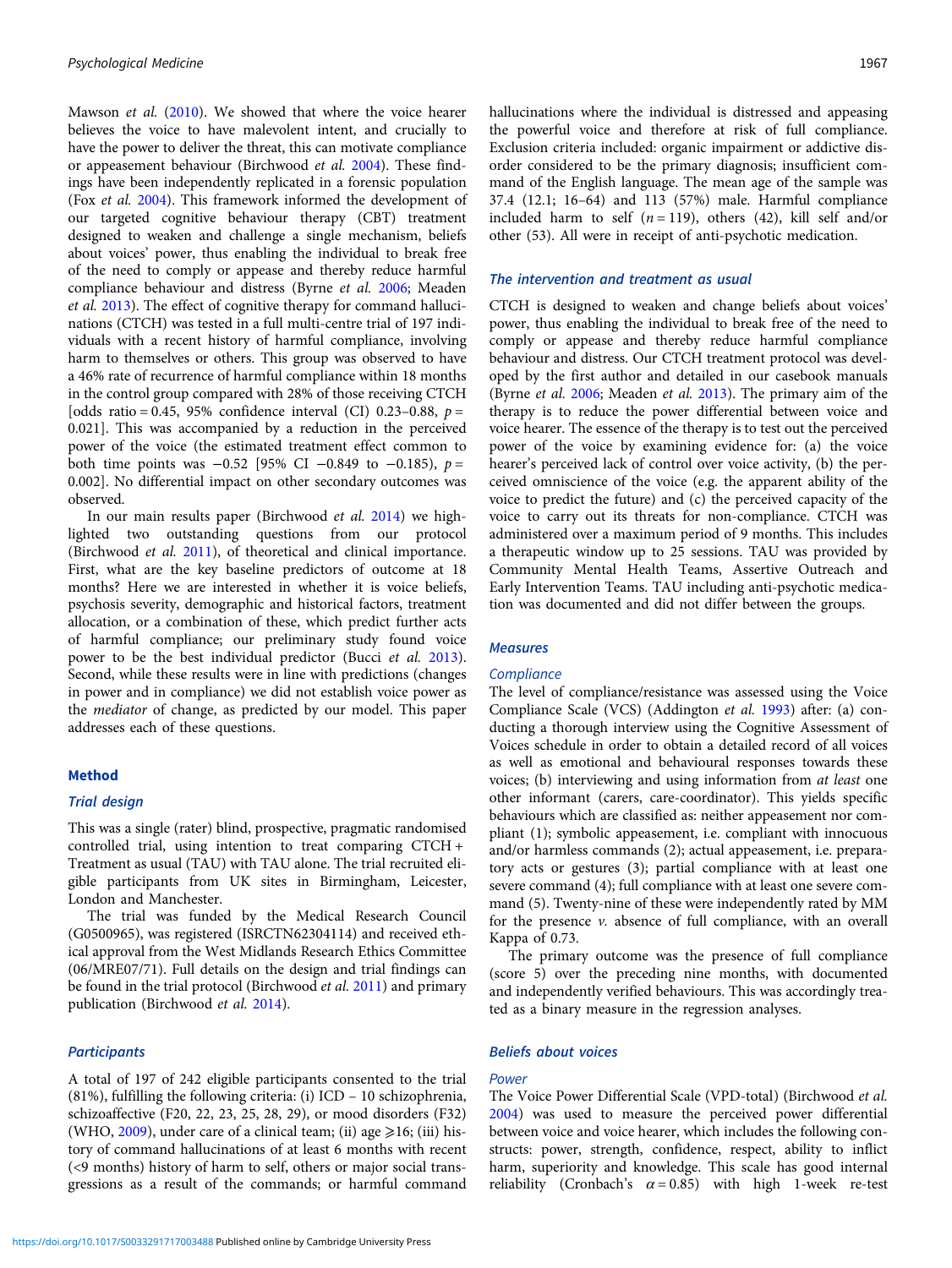reliability ( $r = 0.82$ ). The first item on the scale, the 'pure' power differential between voice and voice hearer, was analysed separately in keeping with our protocol and full trial. This item like the others in the scale is a bipolar construct on a five point scale ('In relation to my voice I feel much more powerful….much less powerful') and will be referred to as VPD-power.

# **Omniscience**

The Personal Knowledge questionnaire/Omniscience scale (Birchwood et al. [2004\)](#page-8-0) measured the voice hearer's beliefs about the voice's knowledge regarding personal information (e.g. 'The voice knows everything about me and my past').

#### Voices' intentions

The Beliefs about Voices Questionnaire-Revised (BAVQ-R) (Chadwick et al. [2000](#page-8-0)) was used to assess key beliefs about voices' omnipotence and intentions, whether benevolent or malevolent, as well as participants' emotional and behavioural reactions towards their voices (resistance  $\nu$ . engagement). The scale has good test-retest ( $r = 0.89$ ) and internal reliability (Cronbach's  $\alpha$ = 0.85) and is widely used in hallucinations research.

# Auditory hallucinations

Voices were assessed using the Psychotic Symptoms Rating Scales (PSYRATS) (Haddock et al. [1999\)](#page-8-0) and specifically the section about AH. The scale benefits from excellent psychometric properties with inter-rater reliability for the AH section ranging between 0.78 and 1.0.

# Depression, hopelessness & suicidal ideation

The Calgary Depression Rating Scale for Schizophrenia (Addington et al. [1993](#page-7-0)) is a widely used nine-item observer-rated measure specifically designed for schizophrenia, minimising contamination by negative symptoms and the extrapyramidal side effects of neuroleptics. The Beck Hopelessness Scale (Beck, [1988\)](#page-8-0) was used to assess three aspects of hopelessness: feelings about the future, loss of motivation and expectations and the Beck Scale for Suicidal Ideation allows for a thorough examination of suicidal intent.

# Psychotic symptoms

The Positive and Negative Syndrome Scale (PANSS) (Kay et al. [1987\)](#page-8-0) includes scales of positive symptoms, negative symptoms and general psychopathology and is used widely in schizophrenia research.

# Childhood neglect and trauma

The Childhood Trauma Questionnaire (Bernstein and Fink, [1988\)](#page-8-0) is a widely used 28-item self-report inventory measuring retrospectively experiences of childhood abuse and neglect. It consists of five subscales: emotional abuse, physical abuse, sexual abuse, emotional neglect and physical neglect, reflecting, therefore, a broad range of early adverse experiences. The CTQ has proved to have high internal reliability with  $\alpha$ -value ranging from 0.66 for the physical abuse subscale to 0.92 for the sexual abuse subscale. It has also demonstrated good test–retest reliability ranging from 0.79 to 0.86 for the five subscales over an average period of four months.

#### Statistical methods

# Baseline predictors of 18-month compliance

All statistical analyses were carried out using Stata version 13 (Stata Corporation, 2013). Thirty pre-randomisation, baseline predictor variables were considered including voice beliefs (13 variables), psychosis severity (four variables), parental abuse and neglect (five variables), demographic and historical factors (five variables) and effective functioning (three variables) in addition to treatment allocation and centre membership. In order to avoid confusion, readers should note that psychologists' term 'predictive variable' does not have the same meaning as 'predictive marker' as used in the personalised medicine literature (Dunn et al. [2013](#page-8-0)). The latter is equivalent to the psychologists' 'moderator' (a treatment effect modifier). Here, we are dealing with potential predictors that are assumed to have the same effect in both arms of the trial. The starting point (as in the initially reported evaluation of treatment efficacy (Birchwood et al. [2014\)](#page-8-0) was a logistic regression model to predict 18-month full compliance by treatment allocation, centre membership (two binary dummy variables, C1 and C2) and baseline compliance on the VCS (with three levels). Centre membership was kept in all of the statistical models because of the trial design: randomisation taking place within (or stratified by) centre. Baseline compliance was not a statistically-significant predictor and was then dropped from the model. So, starting with a model containing the effects of treatment and centre membership, each of the 30 potential predictors were added in turn, and their predictive effects and associated statistical significance assessed using the likelihood ratio-based chi-square statistics. The effects of employment and marital status were not assessed since there was too little variation in these measures. The best (most statistically significant) predictor was kept in a new baseline model and each of the remaining 29 potential predictors again added in turn, and their predictive ability determined. This forward selection procedure was accompanied by a corresponding backward elimination, starting with a model with all potential predictors and proceeding until deletion of a potential predictor led to a statistically significant worsening in goodness-of-fit (again, indicated by the change in chi-square).

As a result of the above analyses, a selection of the potential predictors was made, based on their ability to predict outcome over and above treatment and centre membership. These baseline predictors were likely to be fairly highly correlated and their correlation matrix was then subjected to an exploratory principal components analysis, and the principal components extracted and saved to be used as potential predictors in their own right.

## Mediation analysis

Here, again, all initial statistical analyses were carried out using Stata version 13 (StataCorp, 2013). The analyses are aimed at evaluating the potential mediating role of voice power (VPD) (either the total score or the power differential item) in the treatment effect on compliance at 18 months. The main potential threat to the validity of the findings is confounding of the effect of the mediator (VPD) on outcome (Compliance), even though the treatment itself has been randomised. Another threat (or source of bias) is measurement error in the putative mediator. First, we concentrated on adjustment for confounding. The logistic regression model for the outcome (18-month compliance) initially included the effects of treatment and the following covariates: centre membership (two binary dummy variables, C1 and C2) the first principal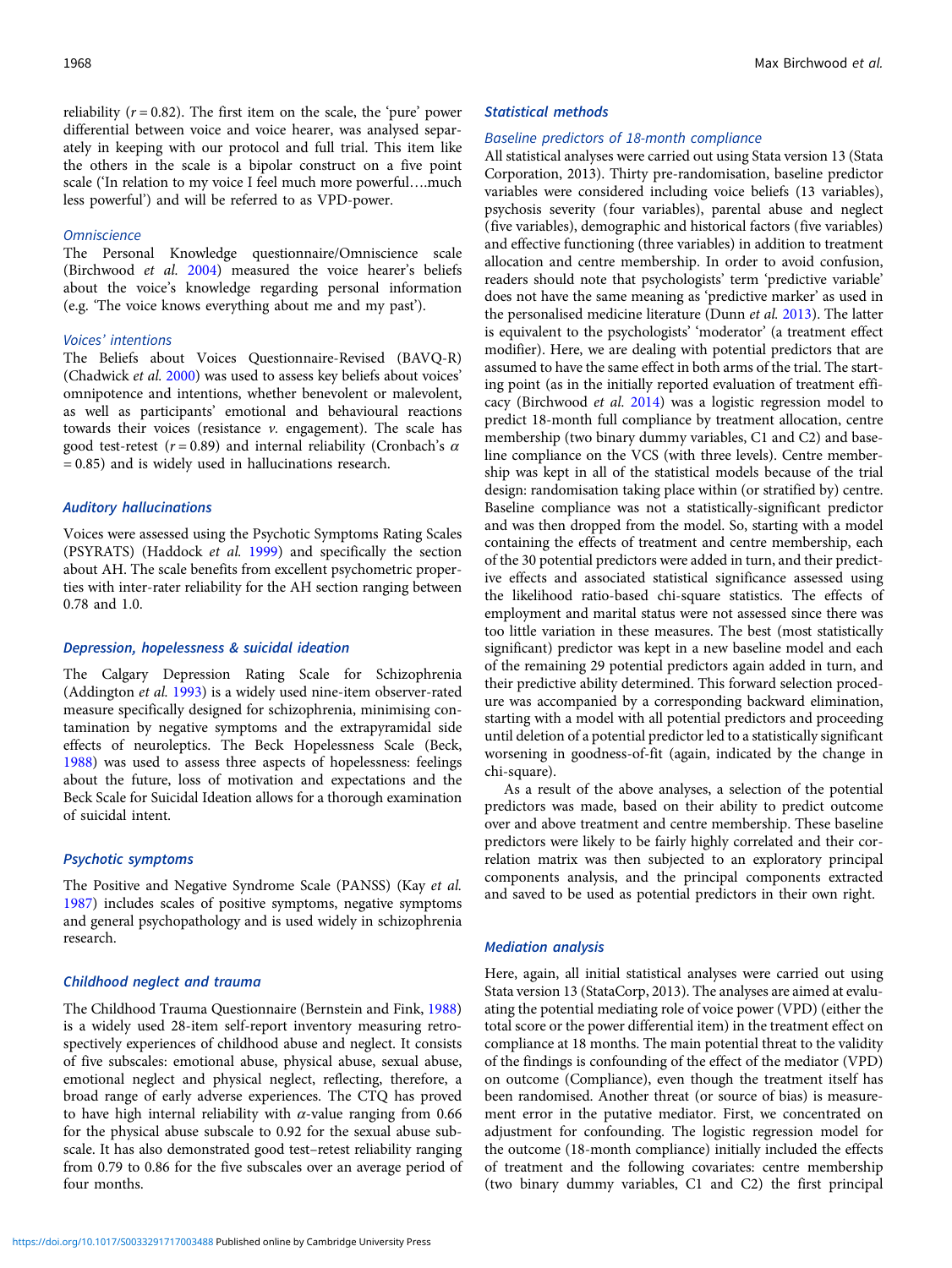component score (PCA1) obtained from the above analysis of potential predictors (defined in the 'Results' section). This produced a revised intention-to-treat effect. PCA1 was included because it is likely to be an important confounder of the effect of the putative mediator on the clinical outcome – being a powerful predictor of both the VPD scores and 18-month compliance. Linear regression models for the putative mediator (VPD-total score at 9 months or the VPD-power item) included the effects of treatment and the same set of covariates. Finally, the second pair of logistic regression models for 18-month compliance was fitted, containing the same variables as the first ones above but, with the addition of the putative mediators: the 9-month values for either the VPD total score or the VPD power item. The latter models were also fitted using Stata's paramed command (Emsley et al. [2014;](#page-8-0) Dunn et al. [2015](#page-8-0)): in order to obtain estimates of the direct, indirect and total effects of treatment. Standard errors and 95% CI were used via the use of bias-corrected bootstrap methods (each based on 1000 bootstrapped samples) – see (Efron and Tibshirani, [1993\)](#page-8-0). Readers should be aware that the total effects of treatment will not correspond exactly to the estimate reported in the original trial report (Birchwood et al. [2014](#page-8-0)). Hence, the phrase 'revised intention-to-treat effect' as used above. This is not a sign of disagreement but follows from the fact that treatment effects are being estimated using odds ratios, conditional on the other covariates in the model. As the additional covariates change so does the definition of the treatment effect (unlike the case when using linear regression/ANCOVA models for quantitative outcomes).

Finally, we evaluated mediation models in which 9- and 18-month measurements of the VPD-total score (or the VPD-power item) were assumed to be replicate measurements of an underlying latent variable (factor – labelled VPD-Total in the case of the total score, and VPD-Power for the power item). The latent factor was used to address measurement error. The replicate measurements for each of the two factors were assumed to have zero relative bias and the same measurement error variances (precision – i.e. they were assumed to be parallel measures). We would, of course, expect the precision of the power item to be considerably lower than that for the total score. This simple factor analysis model was then fitted simultaneously with a logistic regression model to predict 18-month compliance using the structural equations program Mplus version 7.0 (Muthen and Muthen, [2012](#page-8-0)). The covariates in the latter were treatment, centre membership (C1 and C2), PCA1 and the VPD factor as the putative mediator (either the VPDT or VPDP).

# Results

# Intention to treat analysis

The evaluation of the primary outcome was through an intention-to-treat (ITT) analysis using a logistic regression, allowing for centre membership and severity of command hallucinations at baseline. This is detailed in our primary publication (1) but in summary, 197 participants (see Table 1) were randomly assigned (98 to CTCH + TAU and 99 to TAU), representing 81.4% of eligible individuals. At 18 months, 46% of the TAU participants fully complied compared to 28% of those receiving CTCH + TAU (odds ratio =  $0.45$ , 95% CI 0.23-0.88,  $p = 0.021$ ). A summary of outcome and mediator measures over time by randomisation group is shown in [Table 2](#page-4-0). The estimate of the treatment effect common to both follow-up points was an odds ratio of 0.57 (95% CI 0.33–0.98,

Table 1. Description of COMMAND trial sample at baseline

|                            | Total (%) |
|----------------------------|-----------|
| Gender (male):             | 113 (57%) |
| Site: Birmingham/Leicester | 87 (44%)  |
| Manchester                 | 48 (24%)  |
| London                     | 62 (31%)  |
| Ethnicity: non-white       | 68 (35%)  |
| Employment: Employed       | 16 (32%)  |
| Unemployed                 | 144 (74%) |
| Other                      | 19 (10%)  |
| Cohabiting: yes            | 20 (10%)  |

 $p = 0.042$ ; that for 18-month compliance was an odds ratio of 0.45, 95% CI 0.23–0.88,  $p = 0.021$ . The total estimated treatment effect for VPD-total common to both time points was −1.819 (95% CI  $-3.457$  to  $-0.181$ ,  $p = 0.03$ ). For the VPD-power differential item, the estimated treatment effect for both time-points was – 0.52 (-0.849 to  $-0.185$ ,  $p = 0.002$ ).

# Baseline predictors of 18-month compliance

In addition to the effect of treatment there were also centre differences in 18-month compliance; however, once other baseline predictors were added to the model these centre effects were very variable. When each of the potential predictors [\(Table 3\)](#page-4-0) were added to the logistic model, one at a time, 11 were found to have a statistically-significant effect, using the uncorrected nominal significance level of 0.05. The results are shown in [Table 4](#page-5-0), ranked according to their associated  $p$  value. The best predictor was BAVQ Omnipotence with stronger beliefs linked to compliance ( $p = 0.005$ ). When the latter was kept in the model and the other potential predictors were then added, one at a time, the only one to significantly add to the prediction was CTQ emotional abuse ( $p = 0.045$ ). Bearing in mind the repeated testing or multiplicity problem (i.e. family-wise error rates), the latter is almost certainly of no consequence. A backwards elimination confirmed the above results, yielding a model that contained treatment, centre and BAVQ Omnipotence.

In a further set of analyses, a principal component analysis was carried out on the correlation matrix for the eleven statistically significant predictors in [Table 4.](#page-5-0) The first four principal components had eigenvalues of 3.690, 1.652, 1.137 and 1.034, respectively (explaining 68% of the total variation). Returning to the predictive models, the only principal component to predict 18-month compliance was the first one (which was essentially the average, after standardisation, of the eleven selected baseline variables). The estimated odds ratio for an increase of one unit of the  $1<sup>st</sup>$  principal component was 1.503 (s.e. 0.165; p value <0.001; 95% CI 1.211–1.865). The estimated odds ratio for the treatment effect in this model was  $0.476$  (s.e.  $0.179$ ;  $p$  value 0.048; 95% CI 0.228–0.993). Manchester had lower levels of 18-month compliance than Birmingham/Leicester (odds ratio 0.329; S.E. 0.156; p value 0.019; 95% CI 0.130–0.834), as did London (odds ratio 0.300; S.E. 0.135; p value 0.008; 95% CI 0.124–0.727). There was no suggestion that the treatment effect was in anyway moderated by the level of the baseline first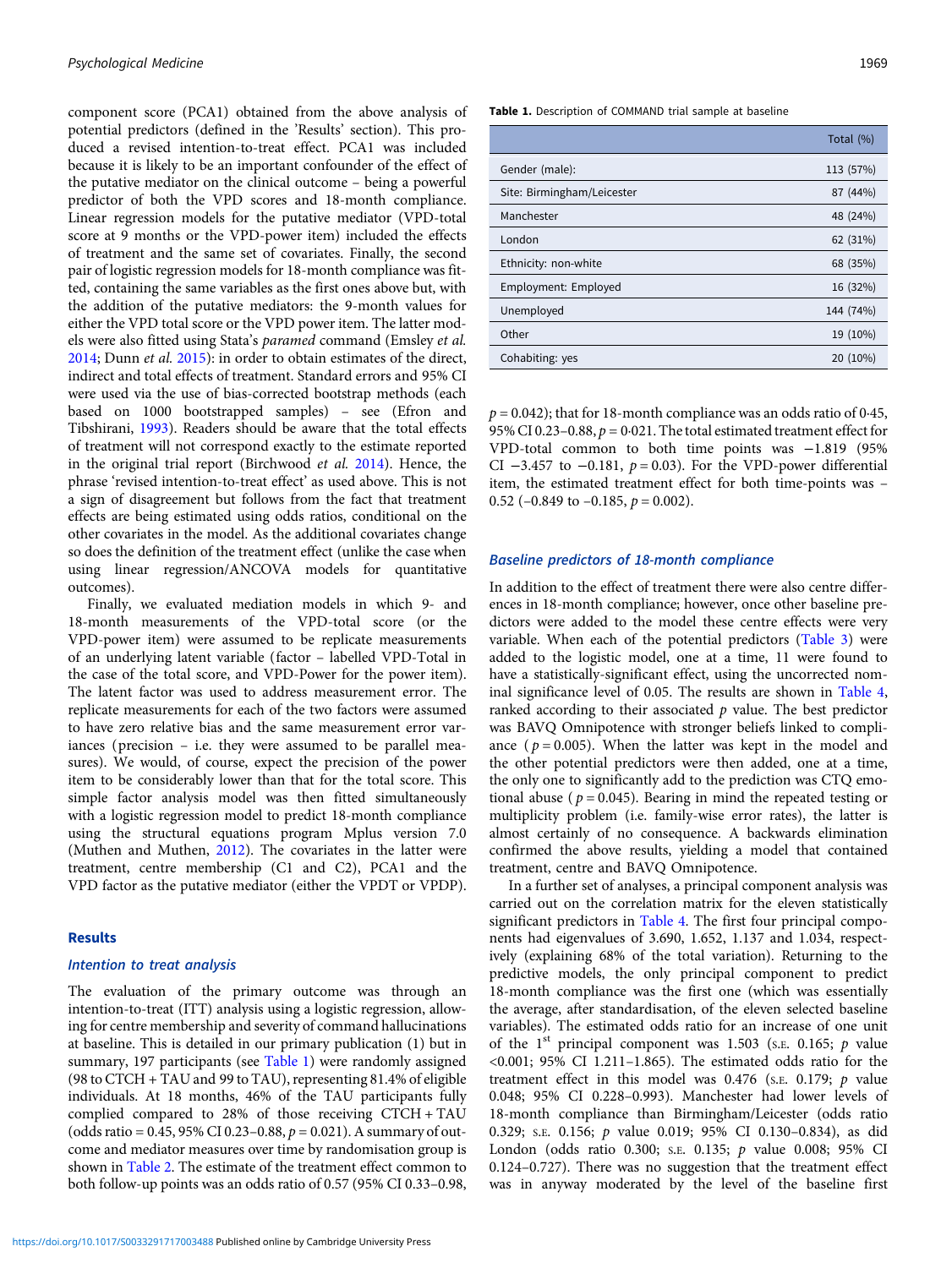<span id="page-4-0"></span>Table 2. Summary of outcome and mediator measures over time by randomisation group

|                        |             | <b>Baseline</b>     | 9 months            | 18 months            |
|------------------------|-------------|---------------------|---------------------|----------------------|
| Full compliance        | <b>CTCH</b> | 84 (86%)            | 41 (48%)            | 22 (28%)             |
|                        | <b>TAU</b>  | 81 (81%)            | 49 (55%)            | 39 (46%)             |
| VPD power: mean (s.p.) | <b>CTCH</b> | 3.9 $(1.2)$ n = 97  | 2.8 $(1.2)$ n = 87  | 2.8 $(1.3)$ n = 76   |
|                        | <b>TAU</b>  | 4.0 $(1.0)$ n = 98  | 3.3 $(1.4)$ n = 86  | 3.2 $(1.4)$ $n = 81$ |
| VPD total: mean (s.p.) | <b>CTCH</b> | 26.5 $(5.5)$ n = 95 | 21.3 $(5.9)$ n = 87 | 22.4 (6.2) $n = 75$  |
|                        | <b>TAU</b>  | 27.4 (4.6) $n = 96$ | 24.0 (6.4) $n = 85$ | 23.4 (6.9) $n = 81$  |

VPD, Voice power differential; CTCH, Cognitive therapy for command hallucinations; TAU, Treatment as usual.

principal component (i.e. the 1st principal component by treatment interaction had a  $p$  value of 0.915).

The eleven baseline predictor variables given equal weight in the PCA 1st principal component were: BAVQ Omnipotence and Malevolence scales, CTQ Physical abuse and Emotional

abuse scales, CDSS (Depression), VPD Voice power (total), BSI (Suicidal thinking) PSYRATS voices (total), CTQ Emotional neglect, PKQ (Omniscience) and PANSS Positive total. These encompass beliefs about voices power and threat; childhood trauma; depression and self-harm all of which have featured as key

Table 3. Baseline predictors: summary statistics

| Variable                       | Observed | Mean   | S.D.   | Min            | Max               |
|--------------------------------|----------|--------|--------|----------------|-------------------|
| Age at onset                   | 178      | 22.140 | 10.562 | 5              | 63                |
| <b>PANSS Positive</b>          | 197      | 19.381 | 4.865  | $10\,$         | 33                |
| PANSS Negative                 | 195      | 16.021 | 6.293  | $\overline{7}$ | 34                |
| PANSS General                  | 195      | 36.374 | 8.602  | 17             | 71                |
| PANSS Total                    | 195      | 71.733 | 16.559 | 38             | 132               |
| CDSS (Depression)              | 197      | 12.091 | 6.008  | $\pmb{0}$      | 27                |
| BHS (Hopelessness)             | 193      | 10.720 | 5.395  | $\mathbf{1}$   | 20                |
| <b>BSI</b> (Suicidal thinking) | 196      | 9.908  | 9.372  | $\pmb{0}$      | 34                |
| PKQ (Omniscience)              | 197      | 10.594 | 3.218  | $\mathbf{1}$   | 15                |
| VPD (Voice power)              | 195      | 3.923  | 1.103  | $\mathbf{1}$   | 5                 |
| VPD total                      | 191      | 26.953 | 5.054  | 9              | 35                |
| <b>PSYRATS</b> total           | 194      | 32.629 | 4.400  | 18             | 41                |
| BAVQ Malevolence               | 197      | 13.051 | 4.332  | $\overline{2}$ | 18                |
| <b>BAVQ Benevolence</b>        | 196      | 3.367  | 3.989  | $\mathbf 0$    | 15                |
| BAVQ Omnipotence               | 197      | 13.487 | 3.748  | $\mathbf 0$    | 18                |
| BAVQ Resistance (total)        | 197      | 21.381 | 4.856  | 5              | 27                |
| BAVQ Resistance (E)            | 197      | 9.853  | 2.302  | $\mathbf{1}$   | $12 \overline{ }$ |
| BAVQ Resistance (B)            | 197      | 11.528 | 3.599  | $\mathbf 0$    | 15                |
| BAVQ Engagement (total)        | 197      | 5.061  | 4.919  | $\mathbf 0$    | 21                |
| BAVQ Engagement (E)            | 197      | 1.990  | 2.837  | $\pmb{0}$      | 12                |
| BAVQ Engagement (B)            | 197      | 3.071  | 2.874  | 0              | $12 \overline{ }$ |
| CTQ (Emotional abuse)          | 192      | 14.135 | 6.677  | 5              | 25                |
| CTQ (Physical abuse)           | 190      | 10.484 | 5.818  | 5              | 25                |
| CTQ (Sexual abuse)             | 190      | 10.326 | 7.411  | 5              | 25                |
| CTQ_(Emotional neglect)        | 192      | 12.995 | 6.437  | 5              | 25                |
| CTQ (Physical neglect)         | 192      | 9.547  | 4.845  | 5              | 25                |

VPD, Voice power differential; BAVQ, Beliefs about voices questionaire; CTQ, Childhood trauma questionaire; PANSS, Positive and negative syndrome scale; BSI, Beck suicide inventory; BHS, Beck hopelessness scale; CDSS, Calgary depression scale for schizophrenia; PKQ, Personal knowledge questionaire; PSYRATS, Psychosis rating scales.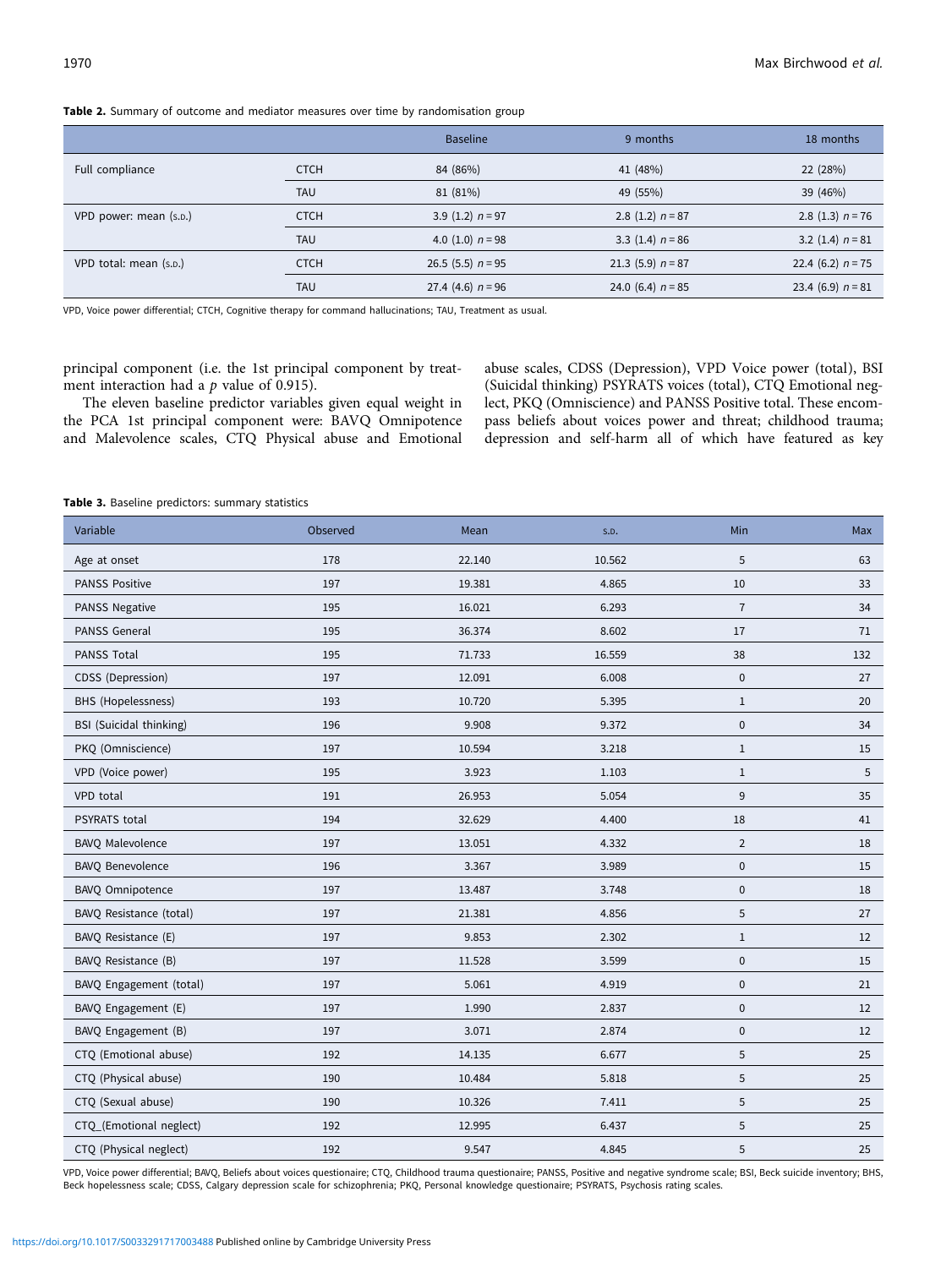<span id="page-5-0"></span>Table 4. Significant individual predictors of 18-month compliance

| Predictor                      | Odds ratio | S.E.  | $p$ value | 95% CI |       |
|--------------------------------|------------|-------|-----------|--------|-------|
| <b>BAVO Omnipotence</b>        | 1.163      | 0.063 | 0.005     | 1.046  | 1.292 |
| <b>BAVO Malevolence</b>        | 1.122      | 0.051 | 0.011     | 1.027  | 1.226 |
| CTQ (Physical abuse)           | 1.076      | 0.032 | 0.013     | 1.015  | 1.139 |
| CTQ (Emotional abuse)          | 1.071      | 0.030 | 0.014     | 1.014  | 1.131 |
| CDSS (Depression)              | 1.074      | 0.032 | 0.015     | 1.014  | 1.138 |
| VPD Voice power (total)        | 1.099      | 0.043 | 0.017     | 1.017  | 1.188 |
| <b>BSI</b> (Suicidal thinking) | 1.046      | 0.020 | 0.018     | 1.008  | 1.085 |
| PSYRATS (voices) total         | 1.105      | 0.047 | 0.019     | 1.017  | 1.201 |
| CTQ_(Emotional neglect)        | 1.065      | 0.030 | 0.024     | 1.008  | 1.125 |
| PKO (Omniscience)              | 1.141      | 0.066 | 0.024     | 1.018  | 1.279 |
| <b>PANNS Positive</b>          | 1.074      | 0.038 | 0.044     | 1.002  | 1.151 |

VPD, Voice power differential; BAVQ, Beliefs about voices questionaire; CTQ, Childhood trauma questionaire; PANSS, Positive and negative syndrome scale; BSI, Beck suicide inventory; CDSS, Calgary depression scale for schizophrenia; PKQ, Personal knowledge questionaire; PSYRATS, Psychosis rating scales.

features of our cognitive model of voices. We interpret this component therefore as the cognitive-affective dimension of the experience of hearing voices.

# Mediation analysis

It is hypothesised that CTCH will give the patient more power over the voice and the ability to resist its commands and so make them less likely to comply. The power differential between the voice and the patient was measured by the VPD total. The power item is a 1–5 rating where a score of one indicates power with the individual and 5 indicates that the power lies with the voice. An improvement would therefore be indicated by a reduction in the total VPD-total and VPD-power items. We are hypothesising that VPD power at 9 months mediates the impact of treatment on compliance at 18 months. These hypotheses are supported by the results provided below.

Results of fitting predictive models for 18-month compliance, and for 9-month VPD-total and VPD-power scores, are given in [Table 5](#page-6-0)a–c. These simply confirm the original ITT analyses. Note that both centre membership and PCA1 are included in all models evaluating the effect of the mediator on outcome. The next step involves the inclusion of the putative mediators in the outcome model. These results are given in [Table 5](#page-6-0)d and e. In [Table 5](#page-6-0)d, it can be seen that the effect of the proposed mediator is highly statistically significant (although the estimated odds ratio is very close to unity, it should be remembered that this is the effect of increasing the 9-month VPD total by a single unit). The effect of treatment not explained by the 9-month VPD-total has an estimate (odds ratio 0.526) that is closer to the null than that given in [Table 5](#page-6-0)a, again consistent with the hypothesis of mediation by the 9-month VPD-total measure. However the estimate of this direct effect is very imprecise (see 95% CI) and not very informative. The corresponding analysis, evaluating the possible mediating effect of 9-month VPD-power item indicates that there is little evidence of mediation by this measure (see [Table 5](#page-6-0)e). We present what we believe is a more interpretable statistic in the following paragraph.

Stata's paramed was used to estimate the direct and indirect effects of treatment, based on the same models for the putative

<https://doi.org/10.1017/S0033291717003488>Published online by Cambridge University Press

mediator and final outcome as described above. Here, paramed produces three estimates: the total effect of treatment, the natural indirect effect of treatment and the natural direct effect of treatment, together with their 95% CI. The total effect (te) is equivalent to the above ITT estimate. The natural indirect effect (nie) is defined as the effect on 18-month compliance of changing the value of the mediator (VPD) from that which it would have had in the control condition to that which it has under treatment, whilst setting Treatment =  $1$  (i.e. *everyone* receives the intervention). The corresponding natural direct effect (nde) is the effect of receiving treatment (changing Treatment from 0 to 1) whilst fixing the mediator at the value it would have had under the control condition (Treatment = 0). Using 9-month VPD total as the mediator, we obtain the following estimates:  $te = 0.402$  (95% CI 0.153–0.998); nie = 0.763 (95% CI 0.456–0.939); nde = 0.526 (95% CI 0.215–1.503). Using 9-month VPD power we obtain: te = 0.410 (95% CI 0.166–1.107); nie = 0.889 (95% CI 0.603– 1.005); nde = 0.461 (95% CI 0.191–1.193). Note that the estimated direct effects are exactly the same as those reported in [Table 5](#page-6-0)d and e, respectively, but with wider confidence intervals. The estimated natural indirect effects (both odds ratios less than unity) correspond to that component of the treatment effect that is fully explained by its effect on the mediator. We conclude that 9-month VPD total is a mediator of the effect of treatment on 18-month compliance, but it is difficult to establish whether all of the treatment effects is explained by it (the fact that the corresponding direct effect is not significantly different from unity does not mean that it actually is unity – we cannot rule out lower values). The estimated natural indirect effect for 9-month VPD power, however, is not statistically significantly different from unity (the 95% CI straddles the value of 1) and conclude that we have not been able to demonstrate that VPD power is a mediator.

Finally, the latent variable model evaluating the mediating effect of VPD-total factor led to an estimated effect of the mediator on the outcome of 1.113 (95% CI 0.995–1.245), consistent with the estimate in [Table 5](#page-6-0)d, but less precise. Measurement error does not appear to be a major source of bias, here. The corresponding result for the VPD power factor was 1.381 (95% CI 0.829–2.303). Again, measurement error does not appear to be a major source of bias, but the estimates are so imprecise that we stick with the conclusion that we have not been able to demonstrate that VPD power is a mediator of the treatment effect.

# **Discussion**

The COMMAND trial tested the effectiveness of our targeted CBT to reduce the risk of harmful compliance with commanding voices in those who had complied within the previous nine months. The trial showed a large and significant reduction in both the compliance and the central target of the therapy, beliefs about the power of voices, in particular, the difference in power between voice and voice hearer. In this paper, we addressed two central and related questions that are at the heart of the cognitive model and the CBT: to what degree does voice power and omnipotence predict compliance at final follow-up and did it act as the mediator of change? The logistical regression procedure identified eleven baseline predictors of outcome, over and above treatment and centre membership. The stepwise elimination routine identified BAVQ voice omnipotence as the best individual predictor; the other baseline predictors did not seem to have any predictive ability not explained by BAVQ omnipotence.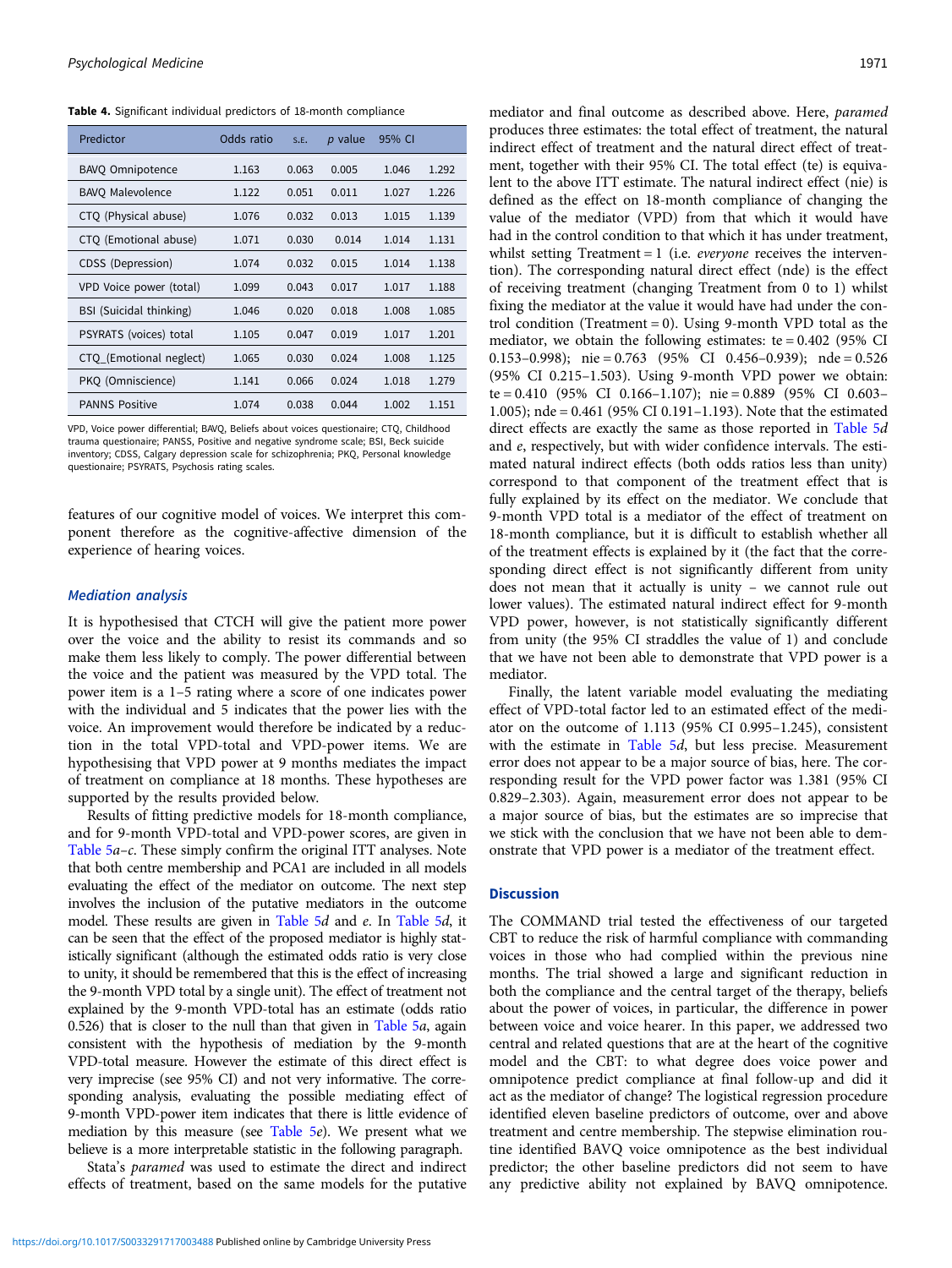<span id="page-6-0"></span>Table 5. Revised intention-to-treat (ITT) estimates, together with the effects of proposed mediators.

| (a) 18-month compliance: ITT                                 |            |                 |                      |  |  |  |
|--------------------------------------------------------------|------------|-----------------|----------------------|--|--|--|
| Covariate                                                    | Odds ratio | $p$ -value      | 95% CI               |  |  |  |
| Treatment                                                    | 0.476      | 0.048           | $0.228 - 0.993$      |  |  |  |
| C1                                                           | 0.329      | 0.019           | $0.130 - 0.834$      |  |  |  |
| C <sub>2</sub>                                               | 0.300      | 0.008           | $0.124 - 0.727$      |  |  |  |
| PCA1                                                         | 1.503      | < 0.001         | $1.212 - 1.865$      |  |  |  |
| (b) 9-month VPD total: ITT                                   |            |                 |                      |  |  |  |
| Covariate                                                    | Coef.      | $p$ -value      | 95% CI               |  |  |  |
| Treatment                                                    | $-2.884$   | 0.002           | $-4.720$ to $-1.048$ |  |  |  |
| C1                                                           | $-2.040$   | 0.079           | $-4.321$ to 0.241    |  |  |  |
| C <sub>2</sub>                                               | $-0.349$   | 0.755           | $-2.552$ to 1.855    |  |  |  |
| PCA1                                                         | 0.999      | < 0.001         | $0.505 - 1.493$      |  |  |  |
| (c) 9-month VPD power: ITT                                   |            |                 |                      |  |  |  |
| Covariate                                                    | Coef.      | <i>p</i> -value | 95% CI               |  |  |  |
| Treatment                                                    | $-0.545$   | 0.006           | $-0.933$ to $-0.157$ |  |  |  |
| C1                                                           | $-0.409$   | 0.096           | $-0.891$ to 0.073    |  |  |  |
| C <sub>2</sub>                                               | $-0.143$   | 0.544           | $-0.609$ to 0.322    |  |  |  |
| PCA1                                                         | 0.131      | 0.014           | $0.027 - 0.236$      |  |  |  |
| (d) 18-month compliance with 9-month VPD total as a mediator |            |                 |                      |  |  |  |
| Covariate                                                    | Odds ratio | $p$ -value      | 95% CI               |  |  |  |
| Treatment                                                    | 0.526      | 0.116           | $0.236 - 1.173$      |  |  |  |
| 9-m VPD total                                                | 1.098      | 0.009           | 1.023-1.179          |  |  |  |
| C1                                                           | 0.278      | 0.012           | $0.102 - 0.752$      |  |  |  |
| C <sub>2</sub>                                               | 0.213      | 0.002           | $0.080 - 0.571$      |  |  |  |
| PCA1                                                         | 1.457      | 0.002           | 1.146-1.852          |  |  |  |
| (e) 18-month compliance with 9-month VPD power as a mediator |            |                 |                      |  |  |  |
| Covariate                                                    | Odds ratio | <i>p</i> -value | 95% CI               |  |  |  |
| Treatment                                                    | 0.461      | 0.054           | $0.210 - 1.012$      |  |  |  |
| 9-m VPD power                                                | 1.242      | 0.178           | $0.906 - 1.701$      |  |  |  |
| C1                                                           | 0.260      | 0.007           | $0.097 - 0.698$      |  |  |  |
| C <sub>2</sub>                                               | 0.224      | 0.002           | $0.086 - 0.583$      |  |  |  |
| PCA1                                                         | 1.524      | < 0.001         | 1.210-1.921          |  |  |  |

PCA1, Principal component 1; VPD, Voice power differential.

These baseline predictors were however highly correlated and their correlation matrix was then subjected to an exploratory principal components analysis; the principal components extracted were saved to be used as potential predictors in their own right. The eleven predictors loaded equally on the first principal component, comprising beliefs about voices power and threat; childhood trauma; depression, hopelessness and suicidal thinking all of which are the key features of our cognitive model of voices. We describe this as the cognitive-affective dimension of voice hearing and it is this that strongly predicted 18-month compliance. In testing the mediating effect of voice power differential, the first principal component was an important variable to include as a confounder in the mediation model, confirmed by its highly significant prediction of 9-month compliance.

In the subsequent mediation analysis, controlling for any confounding effect of centre and PCA1, we found that the estimated natural indirect effects of treatment corresponded to that component of the treatment effect that is fully explained by its effect on the hypothesised mediator: 9-month voice power differential. There were no direct effects of treatment once the effect on the mediator was accounted for. We conclude that 9-month VPD-total was a mediator of the effect of treatment on 18-month compliance. While we cannot rule out a direct effect of treatment on outcome, it is very difficult to obtain a precise estimate of this residual (unmediated) treatment effect; if there were comparable trials it would be an ideal candidate for an IPD (individual patient data) meta-analysis.

We have been able to demonstrate the mediating role of VPD-total, but have failed to demonstrate the same for VPD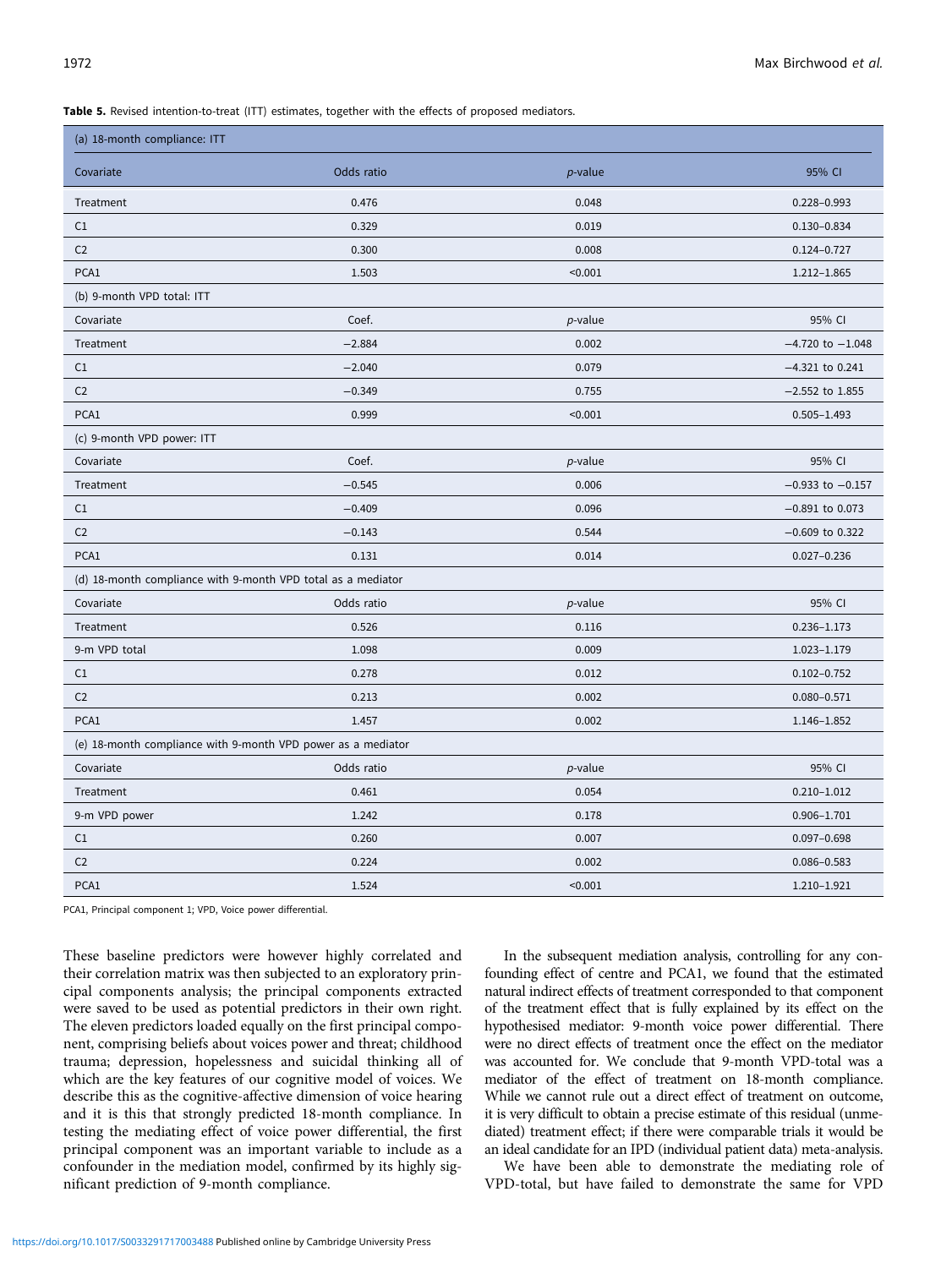<span id="page-7-0"></span>power item. This may be a sample size (statistical power) problem arising from a measure that contains considerable error variance. We cannot rule out a direct effect of treatment on outcome, and it is very difficult to obtain a precise estimate of this residual (unmediated) treatment effect.

### Strengths and limitations

This trial mediation analysis has many strengths that lend confidence to the findings. This was a carefully designed and implemented RCT specifically targeted on voice power to achieve change in compliance with command hallucinations, and with a corresponding a priori hypothesis that voice power was the mediator. We employed a large sample size of a complex and difficult to recruit group, with a high rate of follow-up in both groups (83%). We made a careful search and allowance for predictors that could be used for confounder adjustment in the mediation models. Similarly, a careful check was made for the sensitivity of the results to measurement errors in the mediators. The prediction analysis was based on a prior hypothesis based on our cognitive model and on evidence from a preliminary study showing that voice power was the principal predictor of 9-month compliance (Bucci et al. [2013\)](#page-8-0).

There are some caveats. First, although the data support the view that the effect of treatment on compliance is mediated by voice power differential (VPD-total) there is insufficient power to confidently rule out any possibility of some effect of treatment not mediated in this way (i.e. we cannot exclude a direct effect of treatment, including non-specific on compliance). Second, the trial did not find a differential impact of treatment on distress linked to voices (distress declined in both groups). Our previous cross-sectional and prospective work had led us to predict a treatment effect on voice-related distress, but this was not found, meaning we were unable to conduct a mediation analysis on this variable (though distress was a secondary outcome). Finally, there may be other methods of enhancing the power of the voice hearer: 'avatar therapy' (Leff et al. [2013](#page-8-0)) is rooted in our cognitive model and uses facsimile of voices to develop control and enhance power; similarly 'relating' therapy (Hayward et al. [2016\)](#page-8-0) involves the rehearsal of assertive approaches to relating to the voice and to another significant problematic relationship.

We can conclude that the treatment effect in this trial was mediated by voice power but we cannot rule out the influence of other, for example, non-specific effects of the therapy, that could account for its impact.

## **Implications**

This trial mediation analysis brings to full circle our influential cognitive model we formulated over 20 years ago (Chadwick & Birchwood, [1994\)](#page-8-0). We argue that it provides convincing evidence that in relation to harmful behaviour at least, the perceived power of voices to threaten the individual, relative to the perceived power of the individual to challenge and mitigate this threat (power differential), is a strong and malleable influence on voice-related behaviour. Had the mediation analysis not supported the role of voice power, this would have questioned the foundation of the therapy in its focus on voice power differential and raised questions about other active agents, for example, demand characteristics of the trial, a placebo effect or bias. On the contrary, the mediation analysis supports the clinical model and opens the door for further research to understand the development of

these appraisals as an interpersonal phenomenon and to explore the clinical model and its applicability to the generality of distressed voice hearers and to other symptoms where these appraisals are active, particularly persecutory delusions. Research is needed to augment this approach with methods to further reduce distress; in our structural equation model of voice distress (Birchwood et al. [2004\)](#page-8-0) we identified that generalised subordination to others and depression appeared to be powerful drivers of distress in the relationship with voices and these may be targets for intervention for lasting change in voice distress. For the clinician working with individuals with harmful voices, assessment should include the perceived power of the voice relative to the individual, the sources of voice power and those of the voice hearer. We have documented the majority of cases (Byrne et al. [2006](#page-8-0); Meaden et al. [2013\)](#page-8-0) in the trial and pilot for the interested clinician. We have argued (Birchwood, [2015](#page-8-0)) that the next generation of CBTp should focus not on complex packages of care, where the mechanisms are unclear and the ability of the intervention to modify them is lost in the scattershot; rather we offer this paradigm of theoretical development, leading to targeted intervention focused on the mechanism of interest, as the path most likely to maximise clinical effectiveness of the next generation of cognitive therapy for psychosis.

Acknowledgements. Professor Helen Lester our colleague and co-author sadly died before the completion and publication of this paper.

We acknowledge the support of the NIHR Mental Health Research Network in recruiting participants; the trial steering committee (chair Prof Elizabeth Kuipers) and the Data Monitoring and Ethics Committee (chair Professor Andrew Gumley), for their assistance in setting up, conducting and monitoring the trial. We would like to thank the clinical teams and service users for their continuing support and participation in the trial. We would also like to acknowledge the work of the researchers and therapists involved in the trial. Professor Birchwood was part-funded by the National Institute for Health Research (NIHR) through the Collaborations for Leadership in Applied Health Research and Care for the West Midlands (CLAHRC-WM). The views expressed in this publication are not necessarily those of the NIHR, the Department of Health, the University of Warwick. Emmanuelle Peters and Til Wykes acknowledge support from the NIHR Biomedical Research Centre for Mental Health at King's Health Partners, London UK. The trial was funded by the Medical Research Council (G0500965) and was registered (ISRCTN62304114).

# Declaration of Interest. None.

Contributors. MB developed the model and hypotheses and GD designed and undertook the statistical analyses. The trial was designed by MB, EP, SL, TW, NT, LD, HL and GD. The study was administered by MB, MM, AM, EP, NT and SL. The trial manager was MM. CTCH was developed by MB. CTCH training was designed and led by MB and AM and AM led the supervision process. All authors contributed to the interpretation of the data, the writing of the paper and approved the final manuscript. MB had full access to all the data in the study and had final responsibility for the decision to submit for publication.

Ethical standards. The trial received ethical approval from the West Midlands Research Ethics Committee (06/MRE07/71). Full details on the design and trial findings can be found in the trial protocol (Birchwood et al. [2011\)](#page-8-0) and primary publication (Birchwood et al. [2014\)](#page-8-0).

### References

Addington D, Addington J and Matickatyndale E (1993) Assessing depression in schizophrenia – the calgary depression scale. British Journal of Psychiatry 163, 39–44.